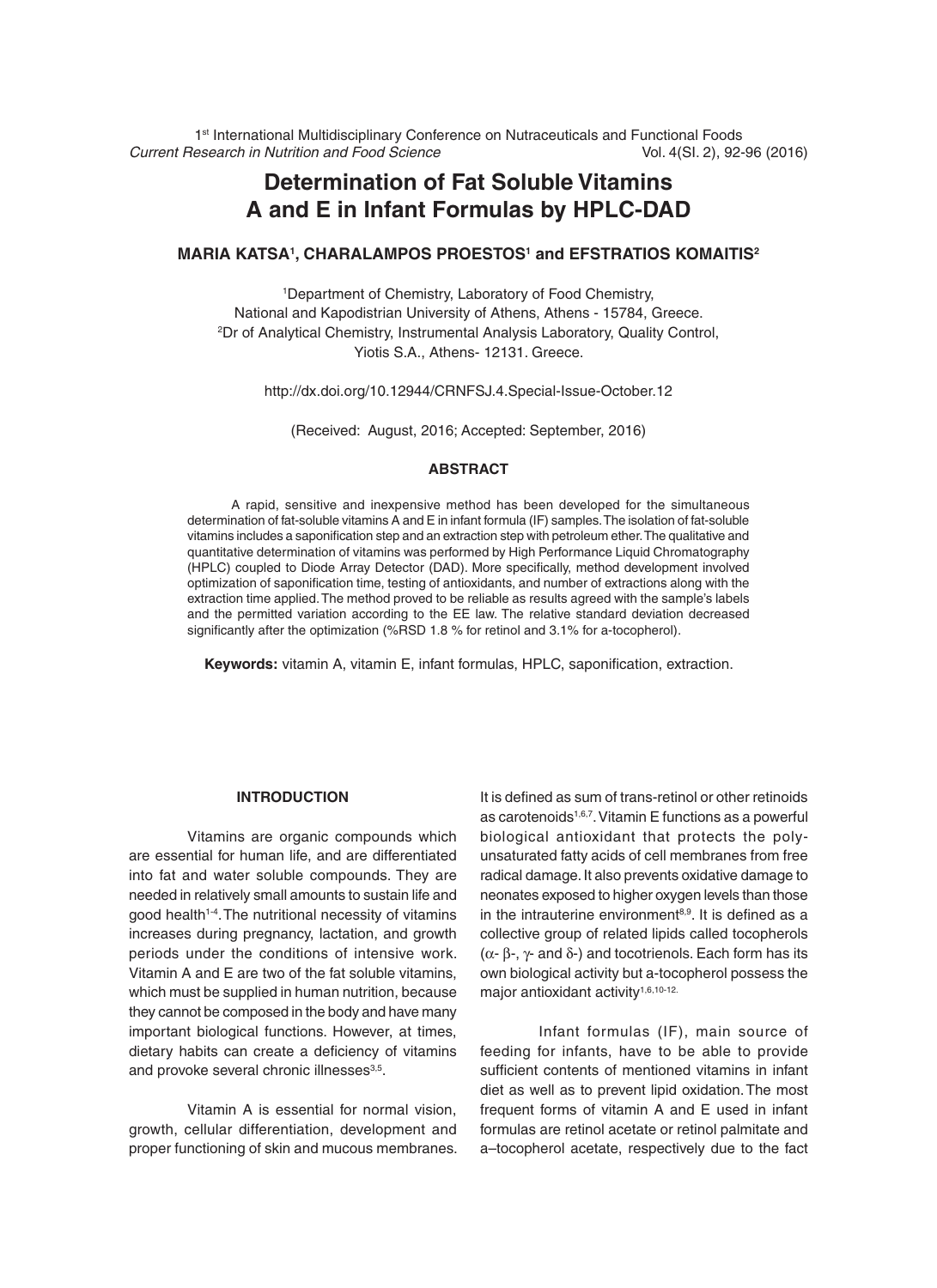that they are more stable and less susceptible to degradation $12,13$ . The aim was to develop a simple, rapid, fit for purpose determination of these vitamins for IF routine analysis. Hence, a developed, optimized and validated HPLC-DAD method for simultaneous determination of retinol acetate as well as a-tocopherol acetate is presented.

### **MATERIALS AND METHODS**

Chemicals used for sample preparations were of analytical reagent grade. Standards of retinol, retinol acetate, dl-a-tocopherol, a-tocopherol acetate, L-ascorbic acid, butylated hydroxyl-toluene (BHT) and sodium hydroxide were purchased from Sigma (St. Louis, MO, USA). Methanol, ethanol and petroleum benzene were obtained from Fisher (Waltham, MA, USA).

Experiments were carried out using an Agilent HPLC system (1200 infinity series) coupled to diode array detector (DAD) using dual wavelength for this study, 323 nm for Vitamin A and 292 nm for Vitamin E. The compounds were separated with a 5 ìm Agilent Zorbax Eclipse XDB 250×4.6 mm C18 column fitted with a C18 guard cartridge which maintained at 35°C. Mobile phase was methanol HPLC grade and the flow rate was 1.00 mL/min (isocratic elution). Total run time required was equal to 20 min.

Commercial IF and specifically YIOTIS (logo is JOTIS) S.A baby foods Sanilac and Farine Lactee were tested. The powdered IF was dissolved in warm (60 $\rm ^{\circ}C$ ) deionized water (10% w/v) and was stirred until complete homogenization of the diluted sample.

The saponification step was carried out as follows: in a 15 mL plastic centrifuge tube were added: 2mL of homogenized sample (10% w/v), 2.5mL of ethanolic solution of 0.2% w/v ascorbic acid and 1mL of aqueous solution of 50% w/v KOH. To prevent degradation of vitamins A and E, the tube was purged with nitrogen for 20 seconds after any use. The tube was placed in a water bath at 80 $\mathrm{°C}$ for 10 min and afterwards at an ice bath in order to cool down. The sample was centrifuged at 4000 rpm for 4 min and the upper phase was transferred into a transparent glass vial.

Extraction step was accomplished as follows: 800 µl of petroleum ether containing 1% w/v BHT was added in the transparent vial and was stirred with magnetic stirrer for 20 min. At the end of the extraction time the sample was left for 2-3 min so the two phases could be separated. The upper organic phase was removed and transferred to a plastic Eppendorf tube (first extraction). Same procedure was repeated and the second organic phase was transferred into the same Eppendorf tube (second extraction).The sample was then evaporated with nitrogen to dryness and was then reconstituted with 150 µl of methanol. 20 µl of this reconstituted sample solution was injected directly into the HPLC system for analysis.

# **RESULTS**

The isolation of fat-soluble vitamins was divided into three main parts: sample preparation, saponification and extraction. The method was based to previous work<sup>3</sup> and was optimized in all three main parts.

#### **Optimization of sample preparation step**

We tested to weigh 1, 2, 5 and 25 g of IF in order to prepare 10%w/v homogenized sample. The optimum amount of the sample was 5g IF as 25g IF proved to be difficult to be homogenized and 1g is considered to be a minimum amount of mass. Based on different official methods 5g IF were chosen to be weighed as this amount is a representative quantity for sample testing. We have to underline that there is a significant inhomogeneity of vitamins into the IF powder14. Furthermore, higher repeatability was achieved when 5g were processed, with % Relative Standard Deviation for triplicate analysis (%RSD, n =3) to be the lower ones for both vitamins A and E (13% and 29% respectively) compared to the rest masses tested. For these reasons the amount of 5g was selected as the optimum.

#### **Optimization of saponification step**

Time of saponification and presence of ascorbic acid were investigated. It was found that 5 minutes of saponification was not always the required time for total saponification as part of vitamins and specifically of retinol acetate remained unsaponified. For this reason longer saponification times such as 10, 20, 30, 40, and 50 min were tested. An optimum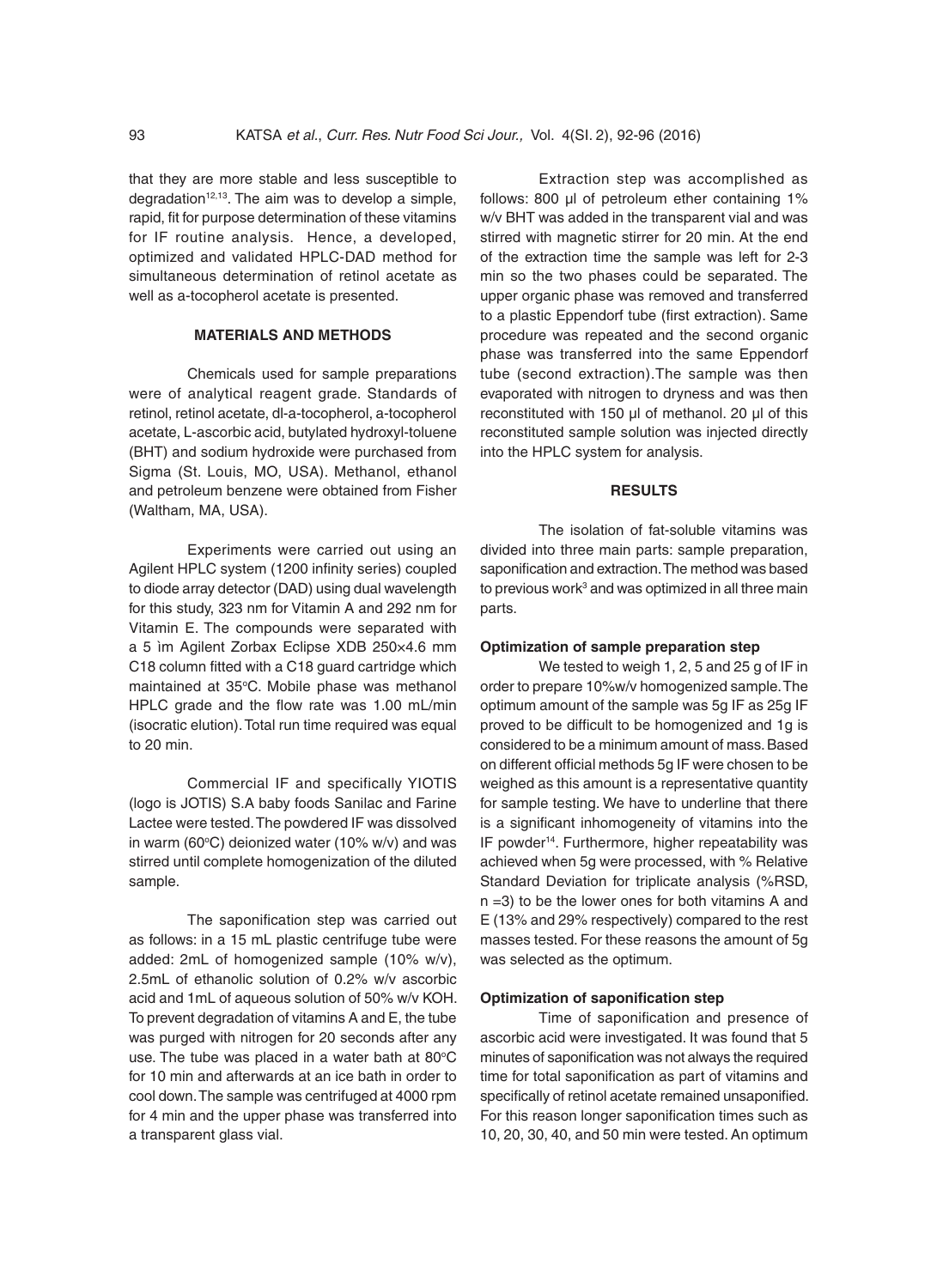of 10 minutes of saponification was applied as a compromise between complete saponification and avoidance of vitamins degradation as it is shown at Table 2. As far the ascorbic acid role, it proved to be crucial because of preventing oxidation and degradation of vitamins during this step.

### **Optimization of extraction step**

Time of extraction combined with the number of extractions was optimized. Although in the aforementioned work<sup>3</sup> only one extraction of 20 min extraction was proposed, we observed that the extraction of vitamins for this time was insufficient as indicated in Table 3. We tried two extractions of 5, 10, 15 and 20 min and three extractions of 15 and 20 min each. Among the two extractions those of 20 min were preferred as they provided better results for both vitamins and specifically for a-tocopherol. As about the three extractions, we preferred those of 15 min because for extractions of 20 min degradation of vitamins A and E was observed. Furthermore, two extractions of 20 min were chosen due to the fact that the results show better reproducibility and lower % RSD (14% for Vitamin A and 32% for Vitamin E).

> **Table 1: Comparative results of optimization of mass weighed of IF**

|               | optimization of mass weighed of IF |           |         |                  | min |  |
|---------------|------------------------------------|-----------|---------|------------------|-----|--|
| <b>Sample</b> |                                    | Vitamin A |         | <b>Vitamin E</b> | 5   |  |
| mass q        | $\mu$ q/100q                       | %RSD      | mq/100q | $%$ RSD          | 10  |  |
|               |                                    |           |         |                  | 20  |  |
| 2             | 268                                | 30        | 0.81    | 54               | 30  |  |
| 5             | 420                                | 13        | 3.57    | 29               | 40  |  |
| 25            | 540                                | 21        | 3.87    | 46               | 50  |  |

After optimising the method a significance difference in the amounts of vitamins was observed and at the same time %RSD was reduced significantly (1.8 % for retinol and 3.1 for a-tocopherol). As can be seen in Figure 1, the final results obtained are to some extent identical.

The method was validated by spiking retinol acetate and a-tocopherol acetate in three concentration levels in blank samples (IFs without vitamins added) and at the same time was checked the linearity of spiked samples. Table 5 shows the results of % recoveries obtained.

### **DISCUSSION**

The experimental results showed the applicability of the method for the determination of fat–soluble vitamins A and E in powdered IF. Method proved to be ideal for routine analysis and for measuring a large number of IF samples

**Table 2: Comparative results of optimization of saponification time**

| Time of               | Vitamin A        |                 | Vitamin E   |                 |  |
|-----------------------|------------------|-----------------|-------------|-----------------|--|
| saponification<br>min | $\mu$ g/<br>100q | %<br><b>RSD</b> | mg/<br>100g | ℅<br><b>RSD</b> |  |
| 5                     | 524              | 24              | 4.97        | 17              |  |
| 10                    | 591              | 15              | 6.35        | 8.2             |  |
| 20                    | 531              | 4.5             | 5.85        | 3.5             |  |
| 30                    | 710              | 15              | 4.56        | 20              |  |
| 40                    | 690              | 9.3             | 4.28        | 9.1             |  |
| 50                    | 706              | 6.6             | 4.35        | 1.5             |  |

# **Table 3: Comparative results of optimization of number and time of extractions**

| Number and time        | Vitamin A    |         | <b>Vitamin E</b> |      |
|------------------------|--------------|---------|------------------|------|
| of extractions         | $\mu$ g/100g | $%$ RSD | mq/100q          | %RSD |
| 1 extraction x 20 min  | 200          | 26      | 1.00             | 42   |
| 2 extractions x 5 min  | 290          | 26      | 1.26             | 25   |
| 2 extractions x 10 min | 342          | 5.4     | 2.51             | 6.4  |
| 2 extractions x 15 min | 334          | 15      | 1.80             | 100  |
| 2 extractions x 20 min | 483          | 14      | 7.69             | 32   |
| 3 extractions x 15 min | 629          | 23      | 5.12             | 108  |
| 3 extractions x 20 min | 523          | 39      | 4.60             | 93   |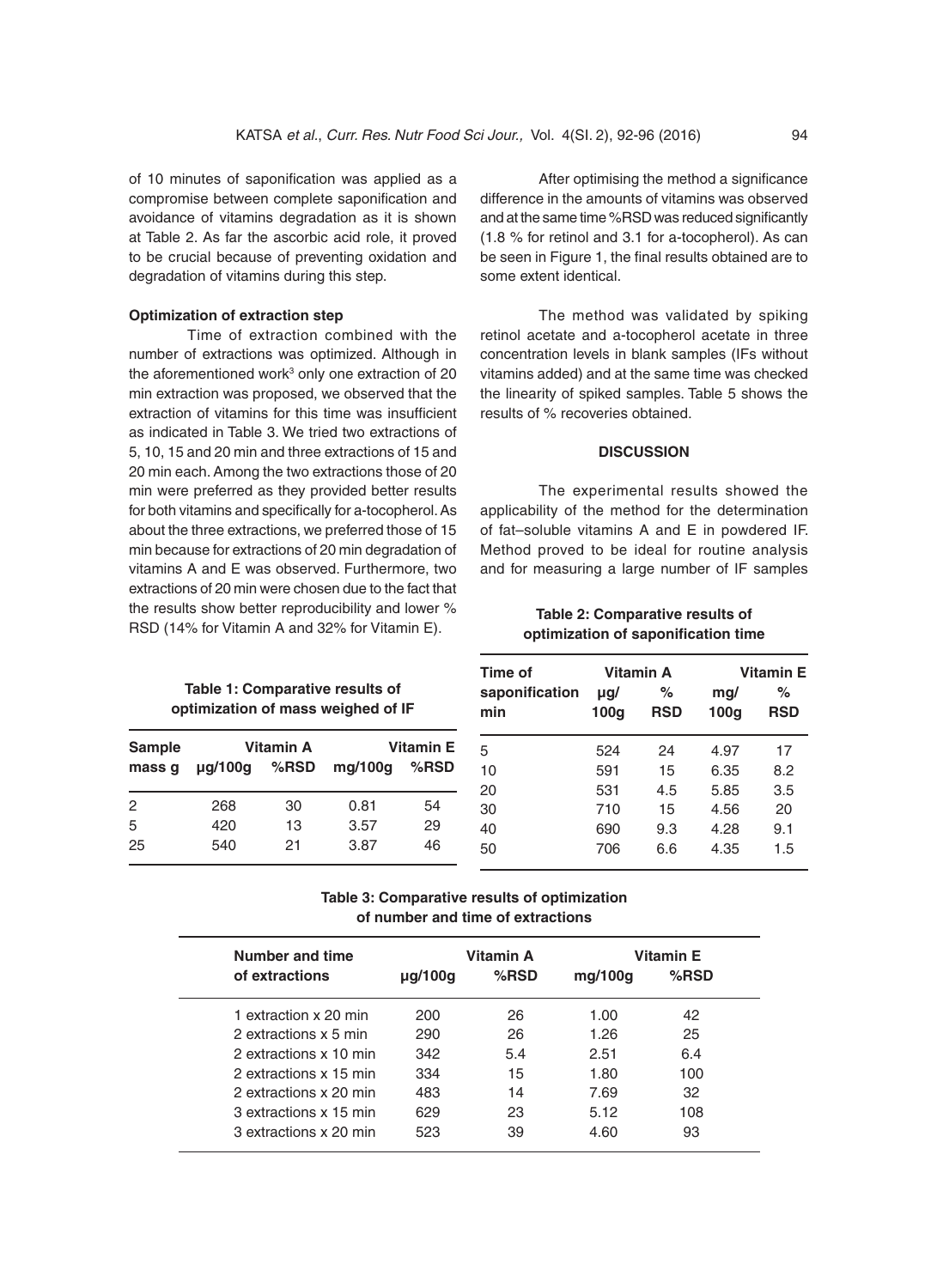

**Fig. 1: Vitamin A and E before and after the optimization of the method**

| Table 4: Comparative results of IF before and |  |
|-----------------------------------------------|--|
| after the optimization of the method          |  |

| Before the optimization |           |         |           |  |  |  |
|-------------------------|-----------|---------|-----------|--|--|--|
|                         | Vitamin A |         | Vitamin E |  |  |  |
| $\mu$ g/100g            | %RSD      | mg/100g | %RSD      |  |  |  |
| 208                     | 23.6      | 1.21    | 38        |  |  |  |
|                         |           |         |           |  |  |  |
| After the optimization  |           |         |           |  |  |  |
|                         | Vitamin A |         | Vitamin E |  |  |  |
| µg/100g                 | %RSD      | mg/100g | $%$ RSD   |  |  |  |
| 544                     | 1.8       | 6.21    | 3.1       |  |  |  |
|                         |           |         |           |  |  |  |

| Table 5: Recoveries (%) of     |
|--------------------------------|
| Vitamin A and E from Spiked IF |

|                | Added | <b>Measured</b><br><b>Concentration Concentration</b> | <b>Recovery</b><br>(%) |
|----------------|-------|-------------------------------------------------------|------------------------|
| Vitamin A      | 250   | 315                                                   | 126                    |
| $(\mu g/100g)$ | 500   | 583                                                   | 117                    |
|                | 750   | 799                                                   | 107                    |
| Vitamin E      | 2.2   | 2.1                                                   | 98                     |
| (mq/100q)      | 4.4   | 3.8                                                   | 86                     |
|                | 6.6   | 5.3                                                   | 80                     |

per day. After the optimization of the method we concluded that the mass of powder (IF) weighed for the preparation of the homogenized sample plays an important role because of the inhomogeneity of the vitamins into the IF powder. In addition, the number of extractions combined with the stirring time improved the quantities of vitamins extracted and the selection of appropriate glass bottles stabilized the extraction conditions. Finally, it is important to refer that the use of two different antioxidants (L-ascorbic acid and BHT) combined with the use of aluminum foil contributes effectively to the protection of vitamins throughout the duration of the experiment. Future experiments will employ the use of enzyme a-amylase and the method will be applied in other type of foods such as instant rice baby food, cereals, chocolate, cacao etc. Accuracy and precision of method developed will be tested in 1849a Infant Formula Standard Reference Material.

## **ACKNOWLEDGEMENTS**

The authors thank JOTIS S.A, Greece for providing the financial and technical support of this research.

# **REFERENCES**

1. Plozza T., Trenerry V.C., Caridi D. The simultaneous determination of vitamins A, E and b-carotene in bovine milk by high performance liquid chromatography–ion trap mass spectrometry (HPLC–MSn). *Food Chemistry*, **134**: 559–563: (2012).

2. Mathiasson L., Turner C., Berg H. , Dahlberg L. ,Theobald A., Anklam E.,Ginn R., Sharman